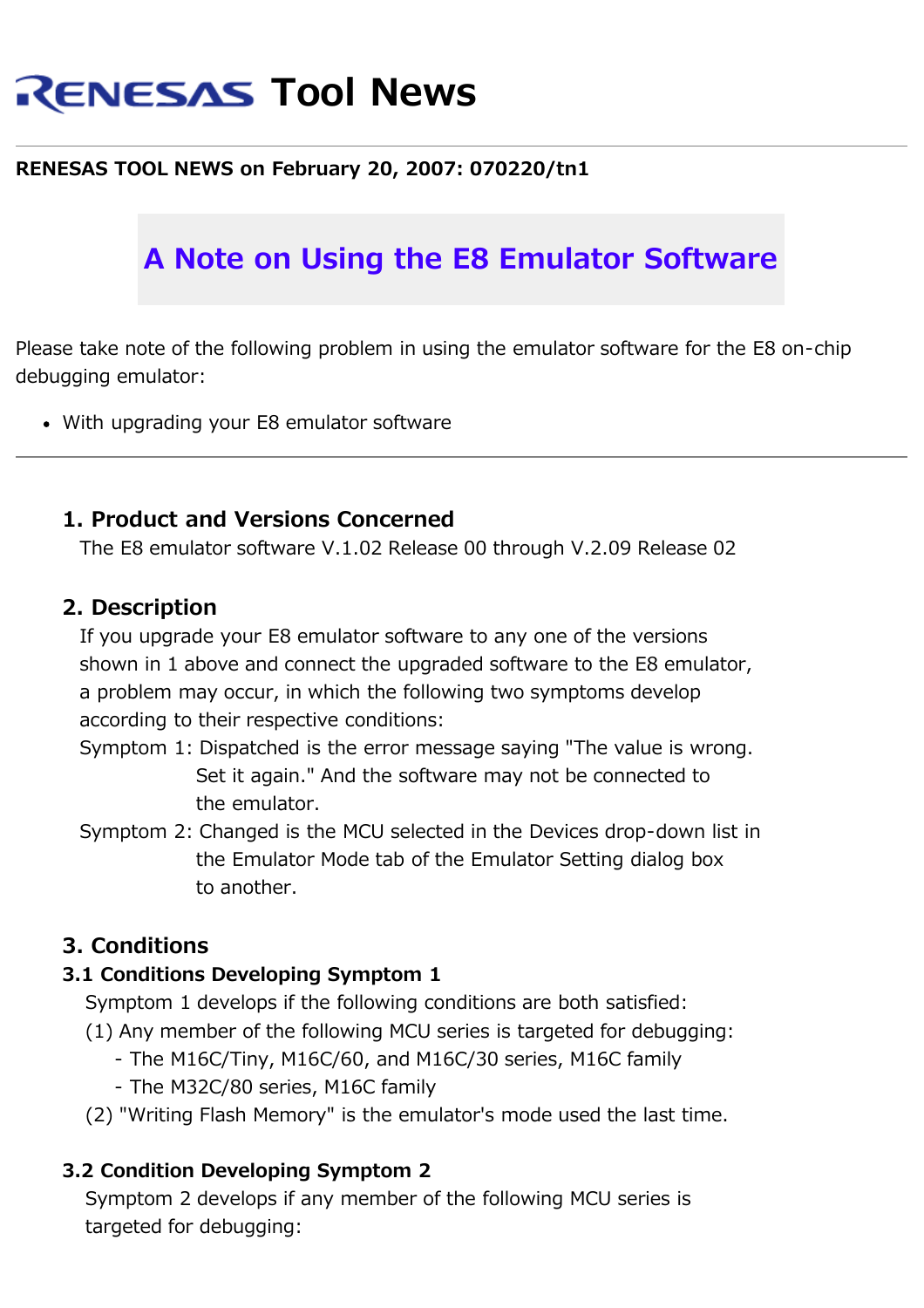- The R8C/Tiny series, M16C family
- The M16C/Tiny, M16C/60, and M16C/30 series, M16C family
- The M32C/80 series, M16C family

# 4. Remedies

# 4.1 Remedy to Be Applied to Symptom 1

Delete two info files (.ini) for the E8 emulator as follows:

- (1) When any member of the M16C/Tiny, M16C/60, and M16C/30 series, M16C family is targeted, delete these:
	- SessionM16C E8 SYSTEM.ini\*
	- $-$  F8M16C.ini\*\*
- (2) When any member of the M32C/80 series, M16C family is targeted, delete these:
	- SessionM32C E8 SYSTEM.ini\*
	- E8M32C.ini\*\*

\*The SessionM16C E8 SYSTEM.ini and SessionM32C E8 SYSTEM.ini files contain the settings made in the Emulator Setting dialog box for each project workspace. These files are found in the folder where the project workspace is saved.

For example, when the settings are made for the Tutorial project workspace for the M16C/Tiny, M16C/60, and M16C/30 series, M16C MCU family, they are found in

C:¥WorkSpace¥Tutorial¥E8¥M16C¥Tutorial¥Tutorial

\*\*The E8M16C.ini and E8M32C.ini files contain the settings made in the Emulator Setting dialog box during the last debugging.

These files are found under the folder where the High-performance Embedded Workshop (IDE) has been installed.

For example, when the IDE resides in the folder

C:¥Program Files¥Renesas¥Hew

they are found respectively in

C:¥Program Files¥Renesas¥Hew¥Tools¥Renesas¥DebugComp¥ Platform¥E8¥E8M16C and

C:¥Program Files¥Renesas¥Hew¥Tools¥Renesas¥DebugComp¥

Platform¥F8¥F8M32C

# **NOTICE:**

If you delete .ini files, the settings in the Emulator Setting dialog box will be initialized. If this is the case, make the settings once again.

# 4.2 Remedy to Be Applied to Symptom 2